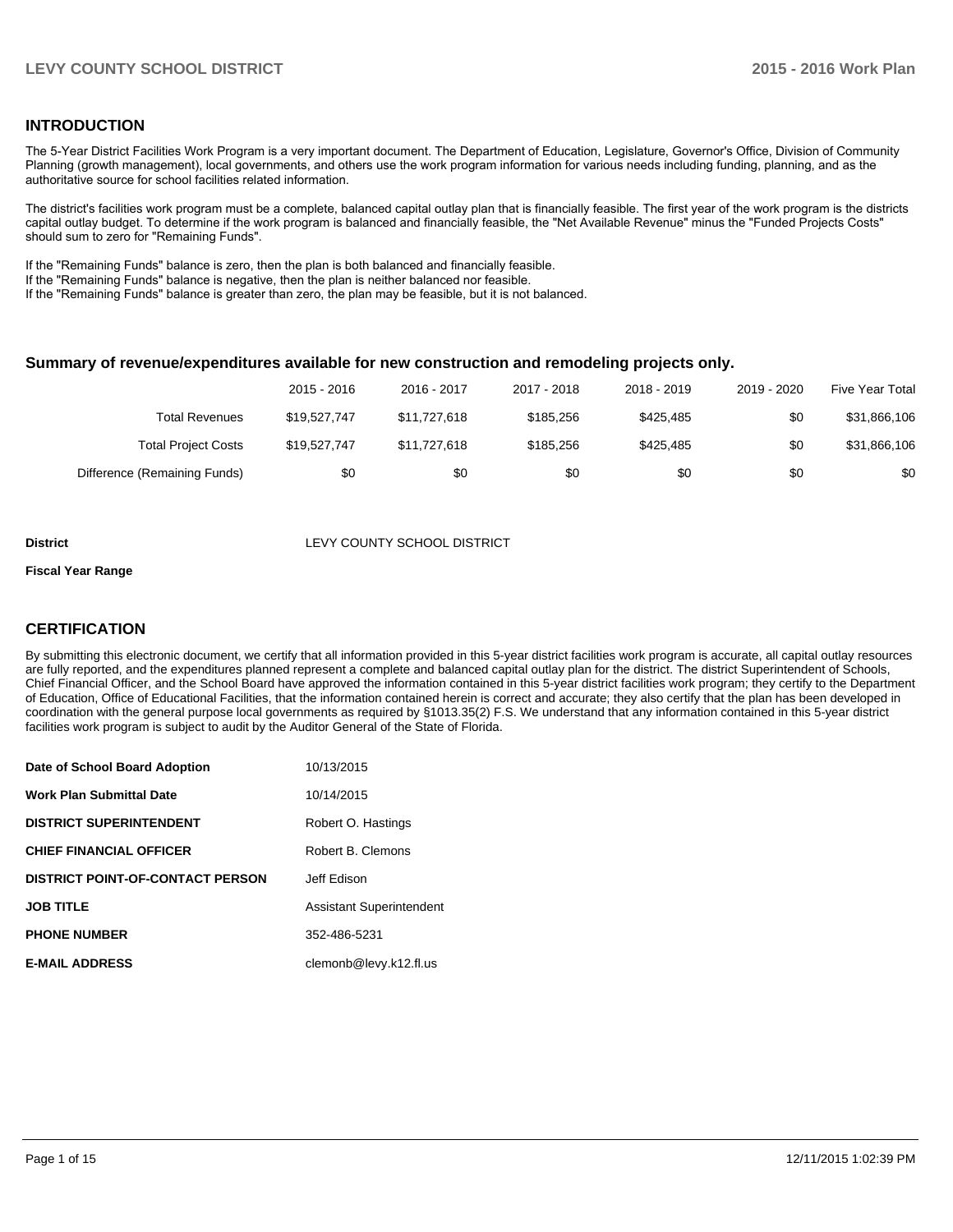# **Expenditures**

#### **Expenditure for Maintenance, Repair and Renovation from 1.50-Mills and PECO**

Annually, prior to the adoption of the district school budget, each school board must prepare a tentative district facilities work program that includes a schedule of major repair and renovation projects necessary to maintain the educational and ancillary facilities of the district.

|                                  | Item                                                                                                                                                                                                                                                                                                                                     | $2015 - 2016$<br><b>Actual Budget</b> | $2016 - 2017$<br>Projected | 2017 - 2018<br>Projected | 2018 - 2019<br>Projected | 2019 - 2020<br>Projected | Total     |
|----------------------------------|------------------------------------------------------------------------------------------------------------------------------------------------------------------------------------------------------------------------------------------------------------------------------------------------------------------------------------------|---------------------------------------|----------------------------|--------------------------|--------------------------|--------------------------|-----------|
| <b>HVAC</b>                      |                                                                                                                                                                                                                                                                                                                                          | \$50,000                              | \$30,000                   | \$25,000                 | \$60,000                 | \$60,000                 | \$225,000 |
| Locations:                       | BRONSON ELEMENTARY, BRONSON SENIOR HIGH (NEW), BRONSON SENIOR HIGH (OLD), CEDAR KEY SENIOR HIGH, CHIEFLAND<br>ELEMENTARY, CHIEFLAND MIDDLE HIGH SCHOOL, DISTRICT ADMINISTRATIVE OFFICE, HILLTOP SCHOOL (OLD), JOYCE M<br>BULLOCK ELEMENTARY, WILLISTON ELEMENTARY, WILLISTON MIDDLE, WILLISTON SENIOR HIGH, YANKEETOWN SCHOOL            |                                       |                            |                          |                          |                          |           |
| Flooring                         |                                                                                                                                                                                                                                                                                                                                          | \$40,000                              | \$50,000                   | \$55,000                 | \$30,000                 | \$20,000                 | \$195.000 |
|                                  | Locations: BRONSON ELEMENTARY, BRONSON SENIOR HIGH (NEW), BRONSON SENIOR HIGH (OLD), CEDAR KEY SENIOR HIGH, CHIEFLAND<br>ELEMENTARY, CHIEFLAND MIDDLE HIGH SCHOOL, DISTRICT ADMINISTRATIVE OFFICE, HILLTOP SCHOOL (OLD), JOYCE M<br>BULLOCK ELEMENTARY, WILLISTON ELEMENTARY, WILLISTON MIDDLE, WILLISTON SENIOR HIGH, YANKEETOWN SCHOOL |                                       |                            |                          |                          |                          |           |
| Roofing                          |                                                                                                                                                                                                                                                                                                                                          | \$60,000                              | \$100,000                  | \$190.000                | \$31.267                 | \$513,000                | \$894,267 |
|                                  | Locations: BRONSON ELEMENTARY, BRONSON SENIOR HIGH (NEW), BRONSON SENIOR HIGH (OLD), CEDAR KEY SENIOR HIGH, CHIEFLAND<br>ELEMENTARY, CHIEFLAND MIDDLE HIGH SCHOOL, DISTRICT ADMINISTRATIVE OFFICE, HILLTOP SCHOOL (OLD), JOYCE M<br>BULLOCK ELEMENTARY, WILLISTON ELEMENTARY, WILLISTON MIDDLE, WILLISTON SENIOR HIGH, YANKEETOWN SCHOOL |                                       |                            |                          |                          |                          |           |
| Safety to Life                   |                                                                                                                                                                                                                                                                                                                                          | \$20,000                              | \$20,000                   | \$27,570                 | \$20,000                 | \$20,000                 | \$107,570 |
|                                  | Locations: BRONSON ELEMENTARY, BRONSON SENIOR HIGH (NEW), BRONSON SENIOR HIGH (OLD), CEDAR KEY SENIOR HIGH, CHIEFLAND<br>ELEMENTARY, CHIEFLAND MIDDLE HIGH SCHOOL, DISTRICT ADMINISTRATIVE OFFICE, HILLTOP SCHOOL (OLD), JOYCE M<br>BULLOCK ELEMENTARY, WILLISTON ELEMENTARY, WILLISTON MIDDLE, WILLISTON SENIOR HIGH, YANKEETOWN SCHOOL |                                       |                            |                          |                          |                          |           |
| Fencing                          |                                                                                                                                                                                                                                                                                                                                          | \$10,000                              | \$10,000                   | \$8,000                  | \$8,000                  | \$6,000                  | \$42,000  |
|                                  | Locations: BRONSON ELEMENTARY, BRONSON SENIOR HIGH (NEW), BRONSON SENIOR HIGH (OLD), CEDAR KEY SENIOR HIGH, CHIEFLAND<br>ELEMENTARY, CHIEFLAND MIDDLE HIGH SCHOOL, DISTRICT ADMINISTRATIVE OFFICE, HILLTOP SCHOOL (OLD), JOYCE M<br>BULLOCK ELEMENTARY, WILLISTON ELEMENTARY, WILLISTON MIDDLE, WILLISTON SENIOR HIGH, YANKEETOWN SCHOOL |                                       |                            |                          |                          |                          |           |
| Parking                          |                                                                                                                                                                                                                                                                                                                                          | \$10,000                              | \$23,400                   | \$27,102                 | \$10,000                 | \$4,000                  | \$74,502  |
| Locations:                       | BRONSON ELEMENTARY, BRONSON SENIOR HIGH (NEW), BRONSON SENIOR HIGH (OLD), CEDAR KEY SENIOR HIGH, CHIEFLAND<br>ELEMENTARY, CHIEFLAND MIDDLE HIGH SCHOOL, DISTRICT ADMINISTRATIVE OFFICE, HILLTOP SCHOOL (OLD), JOYCE M<br>BULLOCK ELEMENTARY, WILLISTON ELEMENTARY, WILLISTON MIDDLE, WILLISTON SENIOR HIGH, YANKEETOWN SCHOOL            |                                       |                            |                          |                          |                          |           |
| Electrical                       |                                                                                                                                                                                                                                                                                                                                          | \$85,000                              | \$70,000                   | \$73,597                 | \$50,000                 | \$56,000                 | \$334.597 |
|                                  | Locations: BRONSON ELEMENTARY, BRONSON SENIOR HIGH (NEW), BRONSON SENIOR HIGH (OLD), CEDAR KEY SENIOR HIGH, CHIEFLAND<br>ELEMENTARY, CHIEFLAND MIDDLE HIGH SCHOOL, DISTRICT ADMINISTRATIVE OFFICE, HILLTOP SCHOOL (OLD), JOYCE M<br>BULLOCK ELEMENTARY, WILLISTON ELEMENTARY, WILLISTON MIDDLE, WILLISTON SENIOR HIGH, YANKEETOWN SCHOOL |                                       |                            |                          |                          |                          |           |
| Fire Alarm                       |                                                                                                                                                                                                                                                                                                                                          | \$10,000                              | \$10,000                   | \$10,000                 | \$10,000                 | \$10,000                 | \$50,000  |
| Locations:                       | BRONSON ELEMENTARY, BRONSON SENIOR HIGH (NEW), BRONSON SENIOR HIGH (OLD), CEDAR KEY SENIOR HIGH, CHIEFLAND<br>ELEMENTARY, CHIEFLAND MIDDLE HIGH SCHOOL, DISTRICT ADMINISTRATIVE OFFICE, HILLTOP SCHOOL (OLD), JOYCE M<br>BULLOCK ELEMENTARY, WILLISTON ELEMENTARY, WILLISTON MIDDLE, WILLISTON SENIOR HIGH, YANKEETOWN SCHOOL            |                                       |                            |                          |                          |                          |           |
| Telephone/Intercom System        |                                                                                                                                                                                                                                                                                                                                          | \$9.000                               | \$15,000                   | \$16,000                 | \$5,000                  | \$0                      | \$45,000  |
|                                  | Locations: BRONSON ELEMENTARY, BRONSON SENIOR HIGH (NEW), BRONSON SENIOR HIGH (OLD), CEDAR KEY SENIOR HIGH, CHIEFLAND<br>ELEMENTARY, CHIEFLAND MIDDLE HIGH SCHOOL, DISTRICT ADMINISTRATIVE OFFICE, HILLTOP SCHOOL (OLD), JOYCE M<br>BULLOCK ELEMENTARY, WILLISTON ELEMENTARY, WILLISTON MIDDLE, WILLISTON SENIOR HIGH, YANKEETOWN SCHOOL |                                       |                            |                          |                          |                          |           |
| <b>Closed Circuit Television</b> |                                                                                                                                                                                                                                                                                                                                          | \$0                                   | \$0                        | \$0                      | \$0                      | \$0                      | \$0       |
|                                  | Locations: No Locations for this expenditure.                                                                                                                                                                                                                                                                                            |                                       |                            |                          |                          |                          |           |
| Paint                            |                                                                                                                                                                                                                                                                                                                                          | \$12,000                              | \$12,000                   | \$10,000                 | \$12,000                 | \$16,000                 | \$62,000  |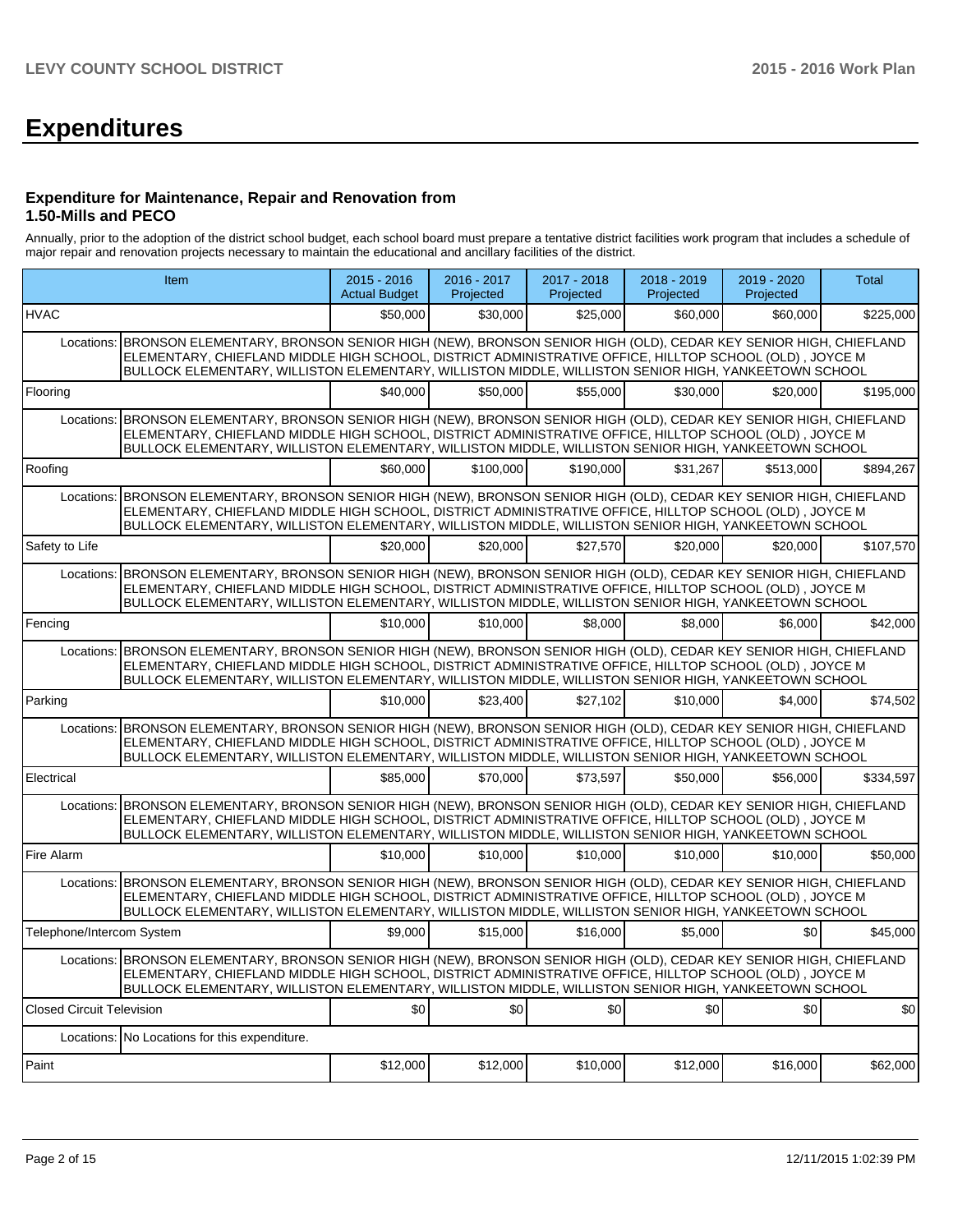|                               | Locations: BRONSON ELEMENTARY, BRONSON SENIOR HIGH (NEW), BRONSON SENIOR HIGH (OLD), CEDAR KEY SENIOR HIGH, CHIEFLAND<br>ELEMENTARY, CHIEFLAND MIDDLE HIGH SCHOOL, DISTRICT ADMINISTRATIVE OFFICE, HILLTOP SCHOOL (OLD) , JOYCE M<br>BULLOCK ELEMENTARY, WILLISTON ELEMENTARY, WILLISTON MIDDLE, WILLISTON SENIOR HIGH, YANKEETOWN SCHOOL         |                                       |                          |                          |                          |                          |             |
|-------------------------------|---------------------------------------------------------------------------------------------------------------------------------------------------------------------------------------------------------------------------------------------------------------------------------------------------------------------------------------------------|---------------------------------------|--------------------------|--------------------------|--------------------------|--------------------------|-------------|
| Maintenance/Repair            |                                                                                                                                                                                                                                                                                                                                                   | \$65,000                              | \$70,000                 | \$60,000                 | \$70,000                 | \$250,000                | \$515,000   |
| Locations:                    | BRONSON SENIOR HIGH (OLD), CEDAR KEY SENIOR HIGH, CHIEFLAND MIDDLE HIGH SCHOOL, DISTRICT ADMINISTRATIVE<br>OFFICE, HILLTOP SCHOOL (OLD), JOYCE M BULLOCK ELEMENTARY, WILLISTON ELEMENTARY, WILLISTON MIDDLE, WILLISTON<br>SENIOR HIGH, YANKEETOWN SCHOOL                                                                                          |                                       |                          |                          |                          |                          |             |
|                               | <b>Sub Total:</b>                                                                                                                                                                                                                                                                                                                                 | \$371,000                             | \$410,400                | \$502,269                | \$306,267                | \$955,000                | \$2,544,936 |
|                               |                                                                                                                                                                                                                                                                                                                                                   |                                       |                          |                          |                          |                          |             |
| PECO Maintenance Expenditures |                                                                                                                                                                                                                                                                                                                                                   | \$128,733                             | \$180,226                | \$200,316                | \$237,413                | \$256,524                | \$1,003,212 |
|                               | 1.50 Mill Sub Total:                                                                                                                                                                                                                                                                                                                              | \$372,267                             | \$373,028                | \$369,828                | \$168,854                | \$1,229,676              | \$2,513,653 |
|                               |                                                                                                                                                                                                                                                                                                                                                   |                                       |                          |                          |                          |                          |             |
|                               | <b>Other Items</b>                                                                                                                                                                                                                                                                                                                                | $2015 - 2016$<br><b>Actual Budget</b> | 2016 - 2017<br>Projected | 2017 - 2018<br>Projected | 2018 - 2019<br>Projected | 2019 - 2020<br>Projected | Total       |
| Technology Infrastructure     |                                                                                                                                                                                                                                                                                                                                                   | \$50,000                              | \$70,354                 | \$10,000                 | \$40,000                 | \$450,200                | \$620,554   |
|                               | Locations BRONSON ELEMENTARY, BRONSON SENIOR HIGH (NEW), BRONSON SENIOR HIGH (OLD), CEDAR KEY SENIOR HIGH,<br>CHIEFLAND ELEMENTARY, CHIEFLAND MIDDLE HIGH SCHOOL, DISTRICT ADMINISTRATIVE OFFICE, HILLTOP SCHOOL (OLD),<br>JOYCE M BULLOCK ELEMENTARY, WILLISTON ELEMENTARY, WILLISTON MIDDLE, WILLISTON SENIOR HIGH, YANKEETOWN<br><b>SCHOOL</b> |                                       |                          |                          |                          |                          |             |
| Site Drainage                 |                                                                                                                                                                                                                                                                                                                                                   | \$20,000                              | \$15,000                 | \$17,875                 | \$20,000                 | \$10,000                 | \$82,875    |
|                               | Locations BRONSON ELEMENTARY, BRONSON SENIOR HIGH (NEW), BRONSON SENIOR HIGH (OLD), CEDAR KEY SENIOR HIGH,<br>CHIEFLAND ELEMENTARY, CHIEFLAND MIDDLE HIGH SCHOOL, DISTRICT ADMINISTRATIVE OFFICE, HILLTOP SCHOOL (OLD),<br>JOYCE M BULLOCK ELEMENTARY, WILLISTON ELEMENTARY, WILLISTON MIDDLE, WILLISTON SENIOR HIGH, YANKEETOWN<br><b>SCHOOL</b> |                                       |                          |                          |                          |                          |             |
| <b>Energy Management</b>      |                                                                                                                                                                                                                                                                                                                                                   | \$10,000                              | \$17,500                 | \$15,000                 | \$5,000                  | \$52,000                 | \$99,500    |
|                               | Locations BRONSON ELEMENTARY, BRONSON SENIOR HIGH (NEW), BRONSON SENIOR HIGH (OLD), CEDAR KEY SENIOR HIGH,<br>CHIEFLAND ELEMENTARY, CHIEFLAND MIDDLE HIGH SCHOOL, DISTRICT ADMINISTRATIVE OFFICE, HILLTOP SCHOOL (OLD),<br>JOYCE M BULLOCK ELEMENTARY, WILLISTON ELEMENTARY, WILLISTON MIDDLE, WILLISTON SENIOR HIGH, YANKEETOWN<br><b>SCHOOL</b> |                                       |                          |                          |                          |                          |             |
| <b>Repair Plumbing</b>        |                                                                                                                                                                                                                                                                                                                                                   | \$35,000                              | \$25,000                 | \$12,000                 | \$20,000                 | \$15,000                 | \$107,000   |
| Locations                     | BRONSON ELEMENTARY, BRONSON SENIOR HIGH (NEW), BRONSON SENIOR HIGH (OLD), CEDAR KEY SENIOR HIGH,<br>CHIEFLAND ELEMENTARY, CHIEFLAND MIDDLE HIGH SCHOOL, DISTRICT ADMINISTRATIVE OFFICE, HILLTOP SCHOOL (OLD),<br>JOYCE M BULLOCK ELEMENTARY, WILLISTON ELEMENTARY, WILLISTON MIDDLE, WILLISTON SENIOR HIGH, YANKEETOWN<br><b>SCHOOL</b>           |                                       |                          |                          |                          |                          |             |
| Re-Finish Gym Floors          |                                                                                                                                                                                                                                                                                                                                                   | \$10,000                              | \$10,000                 | \$10,000                 | \$10,000                 | \$2,000                  | \$42,000    |
|                               | Locations BRONSON SENIOR HIGH (NEW), BRONSON SENIOR HIGH (OLD), CEDAR KEY SENIOR HIGH, CHIEFLAND MIDDLE HIGH SCHOOL,<br>WILLISTON MIDDLE, WILLISTON SENIOR HIGH, YANKEETOWN SCHOOL                                                                                                                                                                |                                       |                          |                          |                          |                          |             |
| <b>Lighting Upgrade</b>       |                                                                                                                                                                                                                                                                                                                                                   | \$5,000                               | \$5,000                  | \$3,000                  | \$5,000                  | \$2,000                  | \$20,000    |
|                               | Locations BRONSON ELEMENTARY, BRONSON SENIOR HIGH (NEW), CHIEFLAND ELEMENTARY                                                                                                                                                                                                                                                                     |                                       |                          |                          |                          |                          |             |
|                               | Total:                                                                                                                                                                                                                                                                                                                                            | \$501,000                             | \$553,254                | \$570,144                | \$406,267                | \$1,486,200              | \$3,516,865 |

## **Local 1.50 Mill Expenditure For Maintenance, Repair and Renovation**

Anticipated expenditures expected from local funding sources over the years covered by the current work plan.

| Item                                      | $2015 - 2016$<br><b>Actual Budget</b> | 2016 - 2017<br>Projected | 2017 - 2018<br>Projected | $2018 - 2019$<br>Projected | $2019 - 2020$<br>Projected | Total       |
|-------------------------------------------|---------------------------------------|--------------------------|--------------------------|----------------------------|----------------------------|-------------|
| Remaining Maint and Repair from 1.5 Mills | \$372,267                             | \$373.028                | \$369.828                | \$168,854                  | \$1.229.676                | \$2,513,653 |
| Maintenance/Repair Salaries               | \$150,000                             | \$٥Ι                     | \$0                      | \$0                        | \$0                        | \$150,000   |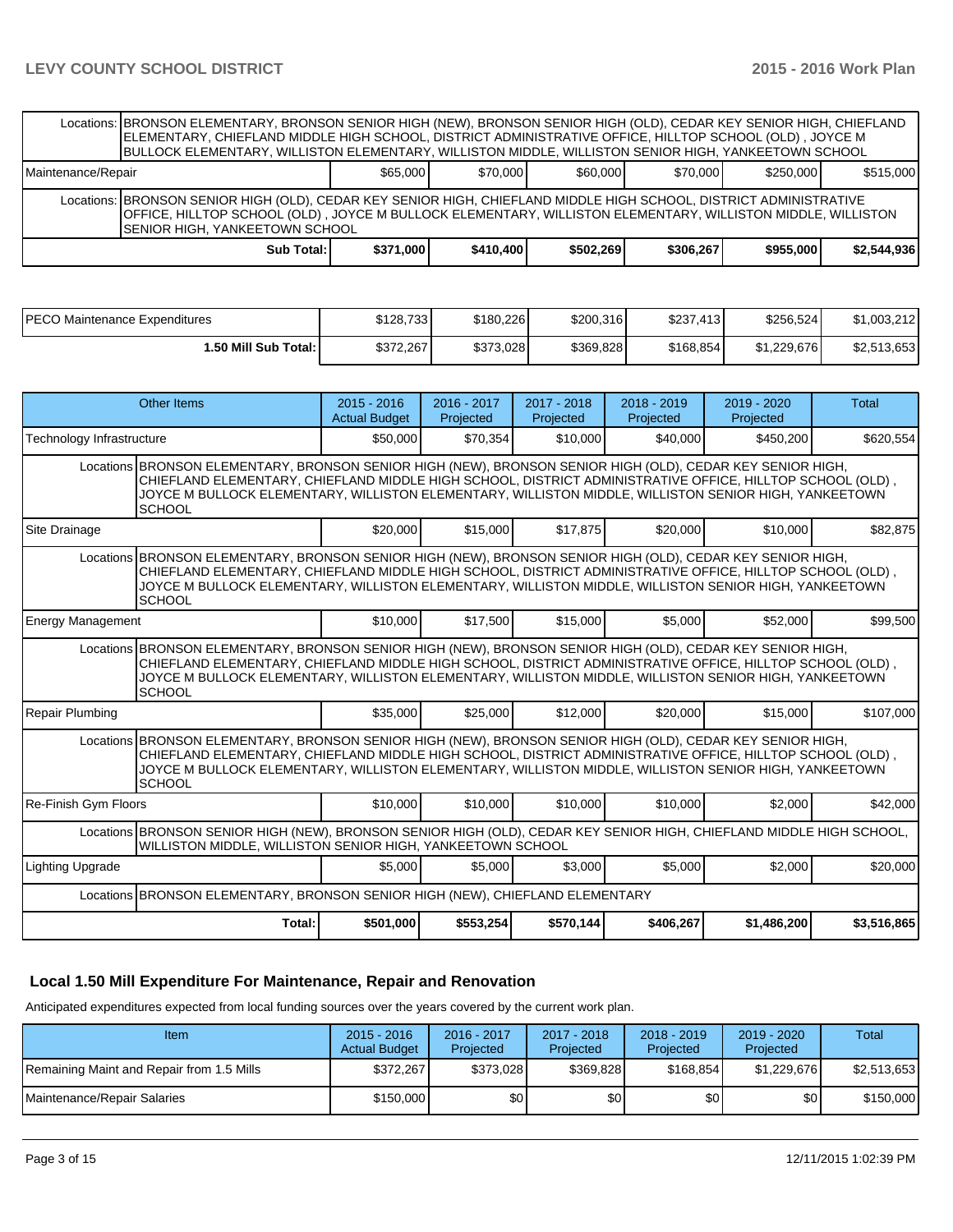| School Bus Purchases                                         | \$0         | \$0         | \$0         | \$600,000   | \$0         | \$600,000   |
|--------------------------------------------------------------|-------------|-------------|-------------|-------------|-------------|-------------|
| <b>Other Vehicle Purchases</b>                               | \$0         | \$0         | \$0         | \$0         | \$120,000   | \$120,000   |
| Capital Outlay Equipment                                     | \$200,000   | \$200,000   | \$300,000   | \$300,000   | \$200,000   | \$1,200,000 |
| <b>Rent/Lease Payments</b>                                   | \$0         | \$0         | \$0         | \$0         | \$0         | \$0         |
| ICOP Debt Service                                            | \$123, 175  | \$123,175   | \$666,614   | \$666,614   | \$666,614   | \$2,246,192 |
| Rent/Lease Relocatables                                      | \$0         | \$0         | \$0         | \$0         | \$0         | \$0         |
| <b>Environmental Problems</b>                                | \$0         | \$0         | \$0         | \$0         | \$0         | \$0         |
| s.1011.14 Debt Service                                       | \$0         | \$0         | \$0         | \$0         | \$0         | \$0         |
| Special Facilities Construction Account                      | \$0         | \$0         | \$0         | \$0         | \$0         | \$0         |
| Premiums for Property Casualty Insurance - 1011.71<br>(4a,b) | \$305,000   | \$410,000   | \$410,000   | \$410,000   | \$410,000   | \$1,945,000 |
| Qualified School Construction Bonds (QSCB)                   | \$0         | \$0         | \$0         | \$0         | \$0         | \$0         |
| Qualified Zone Academy Bonds (QZAB)                          | \$0         | \$0         | \$0         | \$0         | \$0         | \$0         |
| Lease of School Buses                                        | \$110,252   | \$110,252   | \$110,252   | \$110,252   | \$110,252   | \$551,260   |
| <b>Local Expenditure Totals:</b>                             | \$1,260,694 | \$1,216,455 | \$1,856,694 | \$2,255,720 | \$2,736,542 | \$9,326,105 |

## **Revenue**

### **1.50 Mill Revenue Source**

Schedule of Estimated Capital Outlay Revenue from each currently approved source which is estimated to be available for expenditures on the projects included In the tentative district facilities work program. All amounts are NET after considering carryover balances, interest earned, new COP's, 1011.14 and 1011.15 loans, etc. Districts cannot use 1.5-Mill funds for salaries except for those explicitly associated with maintenance/repair projects. (1011.71 (5), F.S.)

| Item                                                                              | Fund | $2015 - 2016$<br><b>Actual Value</b> | 2016 - 2017<br>Projected | $2017 - 2018$<br>Projected | $2018 - 2019$<br>Projected | 2019 - 2020<br>Projected | Total           |
|-----------------------------------------------------------------------------------|------|--------------------------------------|--------------------------|----------------------------|----------------------------|--------------------------|-----------------|
| (1) Non-exempt property<br>lassessed valuation                                    |      | \$1,764,048,130                      | \$1,790,508,852          | \$1,817,366,484            | \$1,844,626,982            | \$1,872,296,386          | \$9,088,846,834 |
| $(2)$ The Millege projected for<br>discretionary capital outlay per<br>ls.1011.71 |      | 1.50                                 | 1.50                     | .50'                       | 1.50                       | 1.50                     |                 |
| (3) Full value of the 1.50-Mill<br>discretionary capital outlay per<br>ls.1011.71 |      | \$2,963,601                          | \$3,008,055              | \$3,053,176                | \$3,098,973                | \$3,145,458              | \$15,269,263    |
| $(4)$ Value of the portion of the 1.50<br>-Mill ACTUALLY levied                   | 370  | \$2,540,229                          | \$2,578,333              | \$2,617,008                | \$2,656,263                | \$2,696,107              | \$13,087,940    |
| $(5)$ Difference of lines (3) and (4)                                             |      | \$423,372                            | \$429,722                | \$436,168                  | \$442,710                  | \$449,351                | \$2,181,323     |

## **PECO Revenue Source**

The figure in the row designated "PECO Maintenance" will be subtracted from funds available for new construction because PECO maintenance dollars cannot be used for new construction.

| Item                         | Fund             | $2015 - 2016$<br><b>Actual Budget</b> | 2016 - 2017<br>Projected | $2017 - 2018$<br>Projected | 2018 - 2019<br>Projected | 2019 - 2020<br>Projected | Total |
|------------------------------|------------------|---------------------------------------|--------------------------|----------------------------|--------------------------|--------------------------|-------|
| <b>PECO New Construction</b> | 340 <sup>l</sup> | \$0 <sub>l</sub>                      | \$0                      | \$0                        | \$0 I                    | \$0                      | \$0   |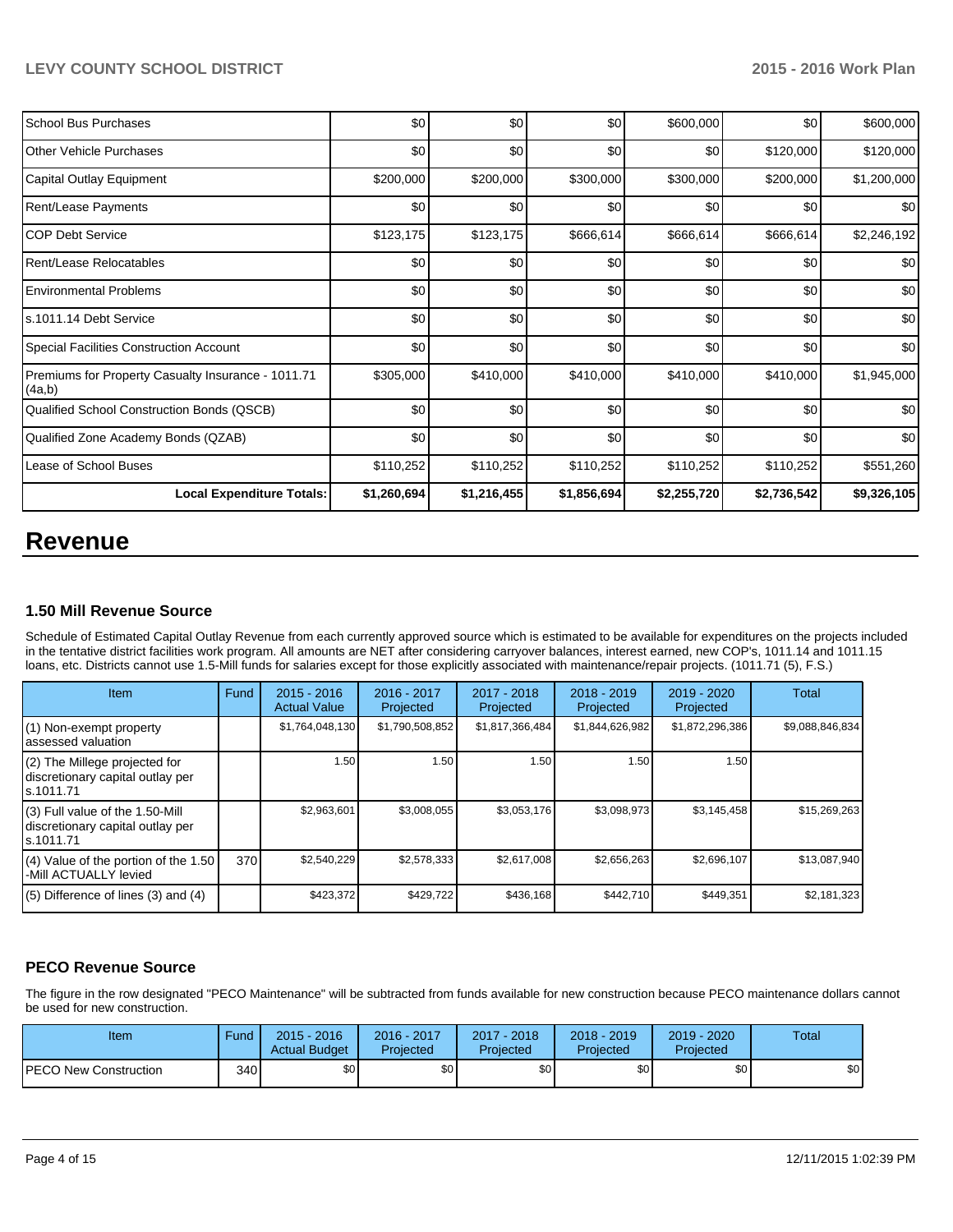| IPECO Maintenance Expenditures I | \$128,733 | \$180,226 | \$200,316 | \$237,413 | \$256,524 | \$1,003,212 |
|----------------------------------|-----------|-----------|-----------|-----------|-----------|-------------|
|                                  | \$128,733 | \$180,226 | \$200,316 | \$237,413 | \$256,524 | \$1,003,212 |

#### **CO & DS Revenue Source**

Revenue from Capital Outlay and Debt Service funds.

| Item                                               | Fund | $2015 - 2016$<br><b>Actual Budget</b> | $2016 - 2017$<br>Projected | $2017 - 2018$<br>Projected | $2018 - 2019$<br>Projected | $2019 - 2020$<br>Projected | <b>Total</b> |
|----------------------------------------------------|------|---------------------------------------|----------------------------|----------------------------|----------------------------|----------------------------|--------------|
| ICO & DS Cash Flow-through<br><b>I</b> Distributed | 360  | \$42.980                              | \$42.980                   | \$42.980                   | \$42.980                   | \$42.980                   | \$214.900    |
| ICO & DS Interest on<br>Undistributed CO           | 360  | \$1,603                               | \$1,603                    | \$1,603                    | \$1.603                    | \$1,603                    | \$8,015      |
|                                                    |      | \$44,583                              | \$44,583                   | \$44,583                   | \$44.583                   | \$44,583                   | \$222,915    |

#### **Fair Share Revenue Source**

All legally binding commitments for proportionate fair-share mitigation for impacts on public school facilities must be included in the 5-year district work program.

Nothing reported for this section.

#### **Sales Surtax Referendum**

Specific information about any referendum for a 1-cent or ½-cent surtax referendum during the previous year.

**Did the school district hold a surtax referendum during the past fiscal year 2014 - 2015?**

No

#### **Additional Revenue Source**

Any additional revenue sources

| Item                                                                                              | $2015 - 2016$<br><b>Actual Value</b> | 2016 - 2017<br>Projected | 2017 - 2018<br>Projected | $2018 - 2019$<br>Projected | 2019 - 2020<br>Projected | Total |
|---------------------------------------------------------------------------------------------------|--------------------------------------|--------------------------|--------------------------|----------------------------|--------------------------|-------|
| Proceeds from a s.1011.14/15 F.S. Loans                                                           | \$0                                  | \$0                      | \$0                      | \$0                        | \$0                      | \$0   |
| District Bonds - Voted local bond<br>referendum proceeds per s.9, Art VII<br>l State Constitution | \$0                                  | \$0                      | \$0                      | \$0                        | \$0                      | \$0   |
| Proceeds from Special Act Bonds                                                                   | \$0                                  | \$0                      | \$0                      | \$0                        | \$0                      | \$0   |
| <b>IEstimated Revenue from CO &amp; DS Bond</b><br><b>Sale</b>                                    | \$0                                  | \$0                      | \$0                      | \$0                        | \$0                      | \$0   |
| Proceeds from Voted Capital<br>Improvements millage                                               | \$0                                  | \$0                      | \$0                      | \$0                        | \$0                      | \$0   |
| Other Revenue for Other Capital Projects                                                          | \$0                                  | \$0                      | \$0                      | \$0                        | \$0                      | \$0   |
| Proceeds from 1/2 cent sales surtax<br>authorized by school board                                 | \$0                                  | \$0                      | \$0                      | \$0                        | \$0                      | \$0   |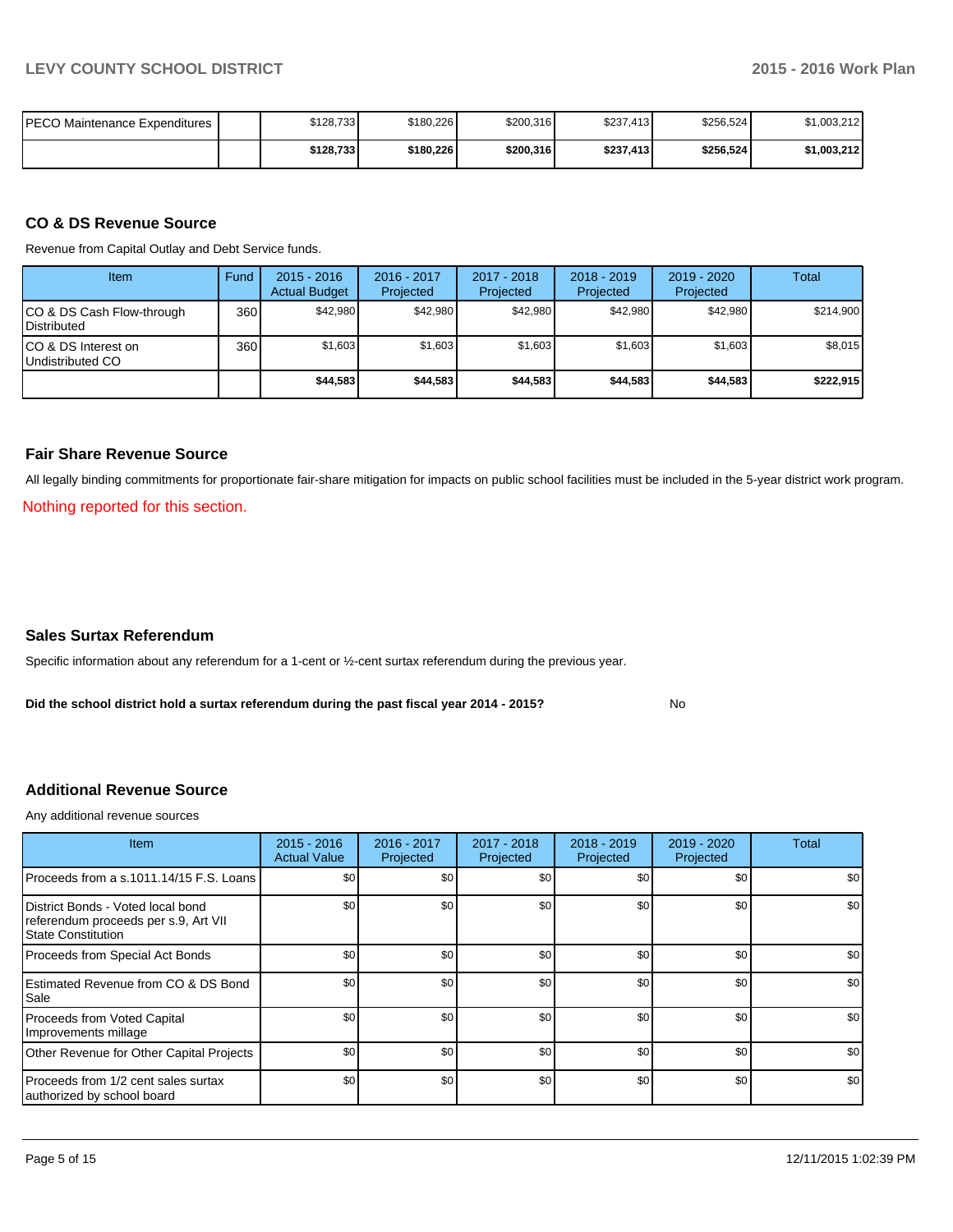## **LEVY COUNTY SCHOOL DISTRICT 2015 - 2016 Work Plan**

| Proceeds from local governmental<br>infrastructure sales surtax                                                           | \$0           | \$0           | \$0           | \$0           | \$0           | \$0            |
|---------------------------------------------------------------------------------------------------------------------------|---------------|---------------|---------------|---------------|---------------|----------------|
| Proceeds from Certificates of<br>Participation (COP's) Sale                                                               | \$0           | \$0           | \$0           | \$0           | \$0           | \$0            |
| Classrooms First Bond proceeds amount<br>authorized in FY 1997-98                                                         | \$0           | \$0           | \$0           | \$0           | \$0           | \$0            |
| Classrooms for Kids                                                                                                       | \$0           | \$0           | \$0           | \$0           | \$0           | \$0            |
| <b>District Equity Recognition</b>                                                                                        | \$0           | \$0           | \$0           | \$0           | \$0           | \$0            |
| <b>Federal Grants</b>                                                                                                     | \$0           | \$0           | \$0           | \$0           | \$0           | \$0            |
| Proportionate share mitigation (actual<br>cash revenue only, not in kind donations)                                       | \$0           | \$0           | \$0           | \$0           | \$0           | \$0            |
| Impact fees received                                                                                                      | \$50,000      | \$25,000      | \$50,000      | \$50,000      | \$50,000      | \$225,000      |
| Private donations                                                                                                         | \$0           | \$0           | \$0           | \$0           | \$0           | \$0            |
| Grants from local governments or not-for-<br>profit organizations                                                         | \$0           | \$0           | \$0           | \$0           | \$0           | \$0            |
| Interest, Including Profit On Investment                                                                                  | \$0           | \$0           | \$0           | \$0           | \$0           | \$0            |
| Revenue from Bonds pledging proceeds<br>from 1 cent or 1/2 cent Sales Surtax                                              | \$0           | \$0           | \$0           | \$0           | \$0           | \$0            |
| <b>Total Fund Balance Carried Forward</b>                                                                                 | \$23,318,000  | \$37,528      | \$1,213,080   | \$1,882,721   | \$1,952,362   | \$28,403,691   |
| General Capital Outlay Obligated Fund<br><b>Balance Carried Forward From Total</b><br><b>Fund Balance Carried Forward</b> | (\$7,000,000) | \$0           | \$0           | \$0           | \$0           | (\$7,000,000)  |
| <b>Special Facilities Construction Account</b>                                                                            | \$11,471,709  | \$11,471,709  | \$0           | \$0           | \$0           | \$22,943,418   |
| One Cent - 1/2 Cent Sales Surtax Debt<br>Service From Total Fund Balance Carried<br>Forward                               | \$0           | \$0           | \$0           | \$0           | \$0           | \$0            |
| Capital Outlay Projects Funds Balance<br><b>Carried Forward From Total Fund</b><br><b>Balance Carried Forward</b>         | (\$9,636,080) | (\$1,213,080) | (\$1,882,721) | (\$1,952,362) | (\$2,006,510) | (\$16,690,753) |
| <b>Subtotal</b>                                                                                                           | \$18,203,629  | \$10,321,157  | ( \$619, 641) | ( \$19,641)   | (\$4,148)     | \$27,881,356   |

## **Total Revenue Summary**

| <b>Item Name</b>                                                | $2015 - 2016$<br><b>Budget</b> | $2016 - 2017$<br>Projected | $2017 - 2018$<br>Projected | $2018 - 2019$<br>Projected | $2019 - 2020$<br>Projected | <b>Five Year Total</b> |
|-----------------------------------------------------------------|--------------------------------|----------------------------|----------------------------|----------------------------|----------------------------|------------------------|
| Local 1.5 Mill Discretionary Capital Outlay<br><b>I</b> Revenue | \$2,540,229                    | \$2,578,333                | \$2,617,008                | \$2,656,263                | \$2,696,107                | \$13,087,940           |
| IPECO and 1.5 Mill Maint and Other 1.5<br>Mill Expenditures     | (\$1,260,694)                  | (\$1,216,455)              | (\$1,856,694)              | (\$2,255,720)              | (\$2,736,542)              | (\$9,326,105)          |
| IPECO Maintenance Revenue                                       | \$128.733                      | \$180.226                  | \$200.316                  | \$237,413                  | \$256.524                  | \$1,003,212            |
| Available 1.50 Mill for New l<br>l Construction                 | \$1,279,535                    | \$1,361,878                | \$760.314                  | \$400,543                  | ( \$40, 435)               | \$3,761,835            |

| <b>Item Name</b> | $2015 - 2016$<br><b>Budget</b> | 2016 - 2017<br>Projected | $2017 - 2018$<br>Projected | $2018 - 2019$<br>Projected | 2019 - 2020<br>Projected | <b>Five Year Total</b> |
|------------------|--------------------------------|--------------------------|----------------------------|----------------------------|--------------------------|------------------------|
| ICO & DS Revenue | \$44,583                       | \$44,583                 | \$44,583                   | \$44,583                   | \$44.583                 | \$222,915              |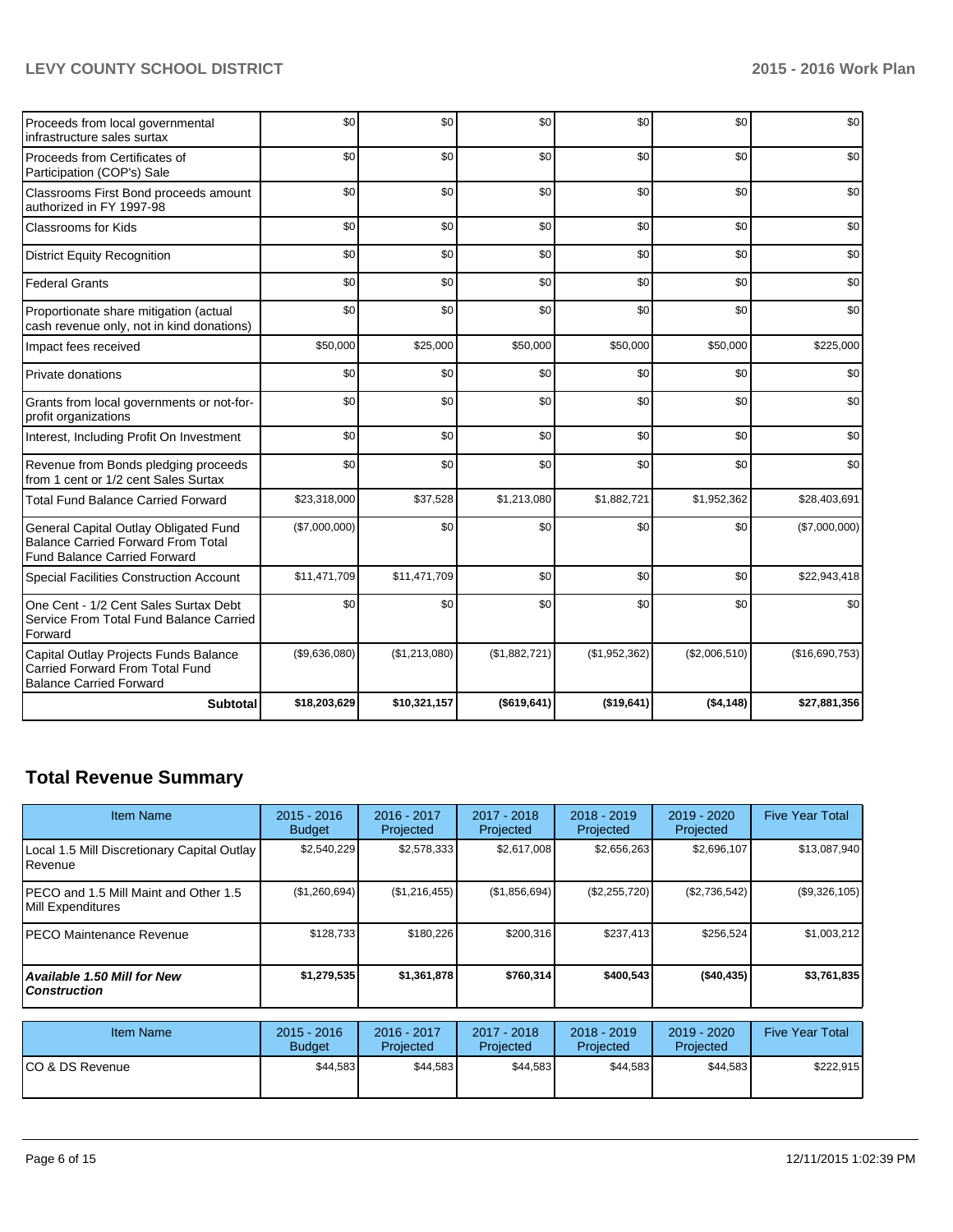## **LEVY COUNTY SCHOOL DISTRICT 2015 - 2016 Work Plan**

| IPECO New Construction Revenue    | \$0          | \$0          | \$0                | \$0        | \$0       | \$0          |
|-----------------------------------|--------------|--------------|--------------------|------------|-----------|--------------|
| <b>I</b> Other/Additional Revenue | \$18,203,629 | \$10,321,157 | (\$619,641)        | (\$19,641) | (\$4,148) | \$27,881,356 |
| <b>Total Additional Revenuel</b>  | \$18,248,212 | \$10,365,740 | $($ \$575,058) $ $ | \$24,942   | \$40,435  | \$28,104,271 |
| <b>Total Available Revenue</b>    | \$19,527,747 | \$11,727,618 | \$185,256          | \$425,485  | \$0       | \$31,866,106 |

# **Project Schedules**

### **Capacity Project Schedules**

A schedule of capital outlay projects necessary to ensure the availability of satisfactory classrooms for the projected student enrollment in K-12 programs.

| <b>Project Description</b>          | Location                  |                          | $2015 - 2016$ | 2016 - 2017  | 2017 - 2018 | $2018 - 2019$ | 2019 - 2020 | Total            | Funded |
|-------------------------------------|---------------------------|--------------------------|---------------|--------------|-------------|---------------|-------------|------------------|--------|
| New Williston Middle<br>High School | Location not<br>specified | <b>Planned</b><br>Cost:  | \$19,357,747  | \$11,727,618 | \$0         | \$0           | \$0         | \$31,085,365 Yes |        |
|                                     | <b>Student Stations:</b>  |                          | 0             | 1,125        | 0           |               |             | 1,125            |        |
|                                     | <b>Total Classrooms:</b>  |                          |               | 50           | 0           |               |             | 50               |        |
|                                     |                           | Gross Sq Ft:             | $\Omega$      | 183,662      | 0           |               | $\Omega$    | 183,662          |        |
|                                     |                           |                          |               |              |             |               |             |                  |        |
|                                     |                           | <b>Planned Cost:</b>     | \$19,357,747  | \$11,727,618 | \$0         | \$0           | \$0         | \$31,085,365     |        |
|                                     | <b>Student Stations:</b>  |                          |               | 1,125        | 0           |               | 0           | 1,125            |        |
|                                     |                           | <b>Total Classrooms:</b> | 0             | 50           | 0           | $\mathbf{0}$  | 0           | 50               |        |
|                                     |                           | Gross Sq Ft:             |               | 183,662      | 0           |               | 0           | 183,662          |        |

### **Other Project Schedules**

Major renovations, remodeling, and additions of capital outlay projects that do not add capacity to schools.

| <b>Project Description</b>             | Location                                                   | $2015 - 2016$<br>Actual Budget | $2016 - 2017$<br>Projected | 2017 - 2018<br>Projected | $2018 - 2019$<br>Projected | $2019 - 2020$<br>Projected | <b>Total</b>  | Funded |
|----------------------------------------|------------------------------------------------------------|--------------------------------|----------------------------|--------------------------|----------------------------|----------------------------|---------------|--------|
| Site Improvement, Covered<br>Play Area | <b>BRONSON</b><br><b>IELEMENTARY</b>                       | \$85,000                       | \$0                        | \$0 <sub>1</sub>         | \$0                        | \$0                        | \$85,000 Yes  |        |
| Site Improvement, Covered<br>Play Area | <b>WILLISTON</b><br><b>IELEMENTARY</b>                     | \$85,000                       | \$0                        | \$0                      | \$0                        | \$0                        | \$85,000 Yes  |        |
| Technology upgrade for New<br>Schools  | <b>IDISTRICT</b><br><b>ADMINISTRATIVE</b><br><b>OFFICE</b> | \$0                            | \$0 <sub>l</sub>           | \$185,256                | \$425,485                  | \$0                        | \$610,741 Yes |        |
|                                        |                                                            | \$170,000                      | \$0                        | \$185,256                | \$425,485                  | \$0                        | \$780,741     |        |

#### **Additional Project Schedules**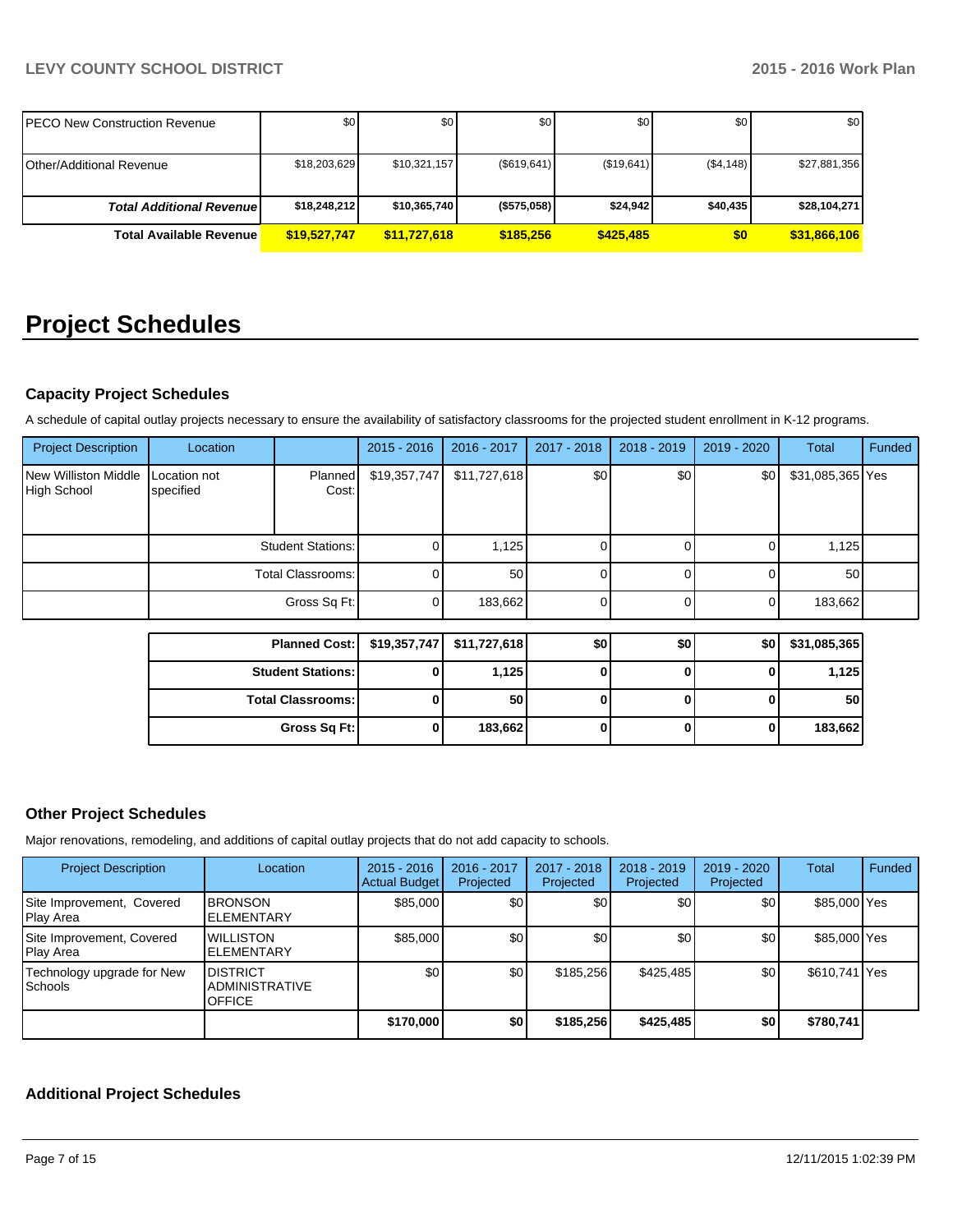Any projects that are not identified in the last approved educational plant survey.

Nothing reported for this section.

### **Non Funded Growth Management Project Schedules**

Schedule indicating which projects, due to planned development, that CANNOT be funded from current revenues projected over the next five years.

Nothing reported for this section.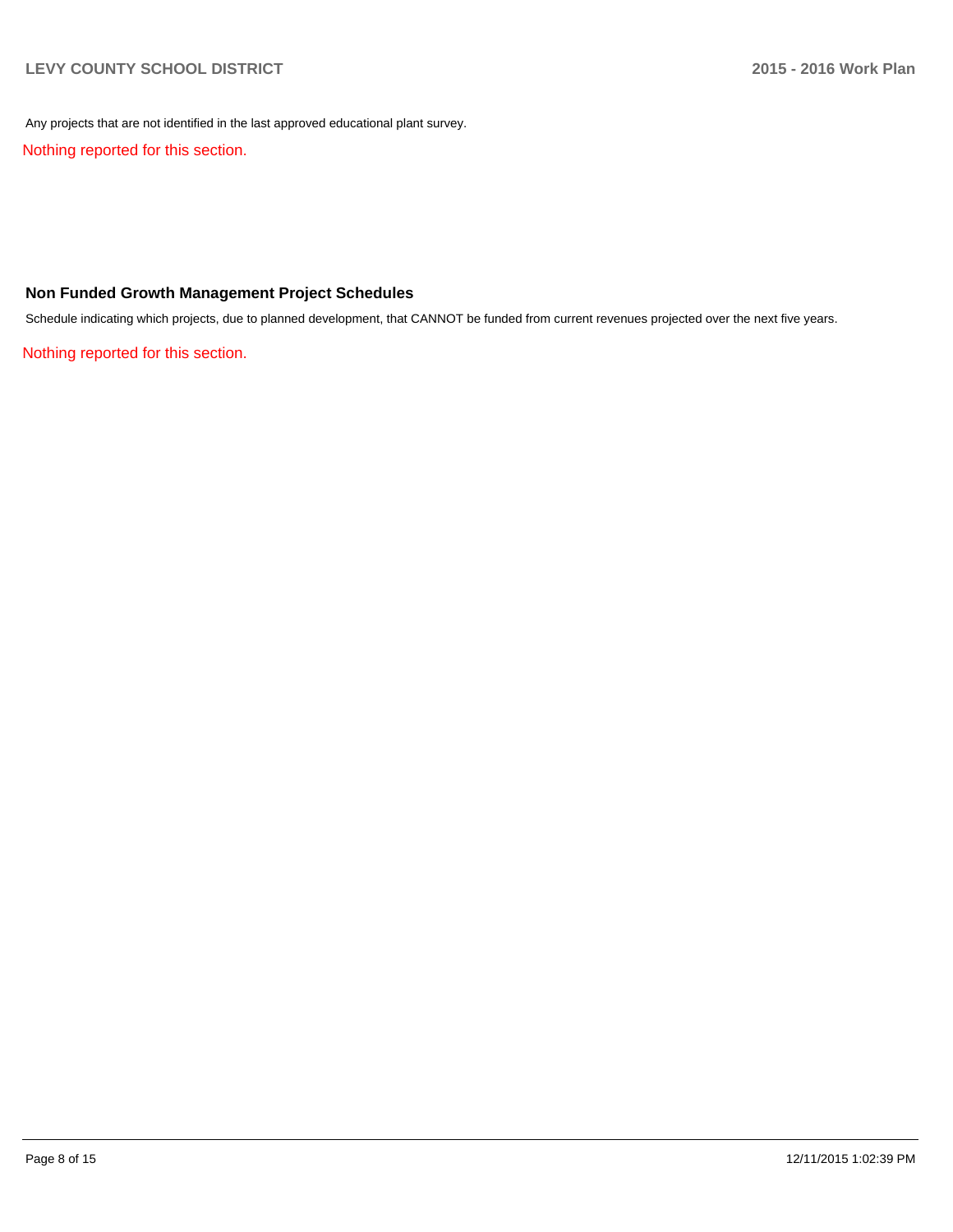# **Tracking**

## **Capacity Tracking**

| Location                                    | $2015 -$<br><b>2016 Satis.</b><br>Stu. Sta. | Actual<br>$2015 -$<br><b>2016 FISH</b><br>Capacity | Actual<br>$2014 -$<br>2015<br><b>COFTE</b> | # Class<br>Rooms | Actual<br>Average<br>$2015 -$<br>2016 Class<br><b>Size</b> | Actual<br>$2015 -$<br>2016<br><b>Utilization</b> | <b>New</b><br>Stu.<br>Capacity | <b>New</b><br>Rooms to<br>be<br>Added/Re<br>moved | Projected<br>$2019 -$<br>2020<br><b>COFTE</b> | Projected<br>$2019 -$<br>2020<br><b>Utilization</b> | Projected<br>$2019 -$<br>2020 Class<br><b>Size</b> |
|---------------------------------------------|---------------------------------------------|----------------------------------------------------|--------------------------------------------|------------------|------------------------------------------------------------|--------------------------------------------------|--------------------------------|---------------------------------------------------|-----------------------------------------------|-----------------------------------------------------|----------------------------------------------------|
| <b>BRONSON SENIOR</b><br>HIGH (OLD)         | 459                                         | 459                                                | 87                                         | 21               | 4                                                          | 19.00 %                                          | 0                              | $\Omega$                                          | $\Omega$                                      | 0.00%                                               | $\Omega$                                           |
| <b>CEDAR KEY SENIOR</b><br><b>HIGH</b>      | 489                                         | 440                                                | 226                                        | 23               | 10 <sup>1</sup>                                            | 51.00 %                                          | $\Omega$                       | $\Omega$                                          | 150                                           | 34.00 %                                             | $\overline{7}$                                     |
| <b>CHIEFLAND MIDDLE</b><br>IHIGH SCHOOL     | 1,436                                       | 1,292                                              | 757                                        | 56               | 14                                                         | 59.00 %                                          | $\Omega$                       | $\Omega$                                          | 713                                           | 55.00 %                                             | 13                                                 |
| <b>WILLISTON SENIOR</b><br><b>HIGH</b>      | 916                                         | 778                                                | 507                                        | 38               | 13                                                         | 65.00 %                                          | $\Omega$                       | $-38$                                             | $\Omega$                                      | 0.00%                                               | $\Omega$                                           |
| <b>JOYCE M BULLOCK</b><br><b>ELEMENTARY</b> | 712                                         | 712                                                | 523                                        | 40               | 13                                                         | 73.00 %                                          | $\Omega$                       | $\Omega$                                          | 523                                           | 73.00 %                                             | 13                                                 |
| <b>WILLISTON MIDDLE</b>                     | 693                                         | 623                                                | 416                                        | 30               | 14                                                         | 67.00 %                                          | 0                              | $-30$                                             | $\Omega$                                      | 0.00%                                               | $\Omega$                                           |
| YANKEETOWN SCHOOL                           | 380                                         | 342                                                | 207                                        | 18               | 12                                                         | 61.00 %                                          | $\Omega$                       | 0                                                 | 120                                           | 35.00 %                                             | $\overline{7}$                                     |
| <b>WILLISTON</b><br><b>ELEMENTARY</b>       | 658                                         | 658                                                | 455                                        | 33               | 14                                                         | 69.00 %                                          | 0                              | $\Omega$                                          | 454                                           | 69.00 %                                             | 14                                                 |
| <b>CHIEFLAND</b><br><b>ELEMENTARY</b>       | 883                                         | 883                                                | 747                                        | 49               | 15                                                         | 85.00 %                                          | $\Omega$                       | $\Omega$                                          | 746                                           | 84.00%                                              | 15                                                 |
| <b>BRONSON</b><br><b>ELEMENTARY</b>         | 746                                         | 746                                                | 555                                        | 41               | 14                                                         | 74.00 %                                          | $\Omega$                       | $\Omega$                                          | 746                                           | 100.00%                                             | 18                                                 |
| <b>BRONSON SENIOR</b><br>HIGH (NEW)         | 705                                         | 634                                                | 564                                        | 32               | 18 <sup>1</sup>                                            | 89.00 %                                          | 0                              | $\Omega$                                          | 564                                           | 89.00%                                              | 18                                                 |
|                                             | 8,077                                       | 7,567                                              | 5,045                                      | 381              | 13                                                         | 66.67%                                           | 0                              | -68                                               | 4,016                                         | 53.07%                                              | 13                                                 |

The COFTE Projected Total (4,016) for 2019 - 2020 must match the Official Forecasted COFTE Total (4,588 ) for 2019 - 2020 before this section can be completed. In the event that the COFTE Projected Total does not match the Official forecasted COFTE, then the Balanced Projected COFTE Table should be used to balance COFTE.

| Projected COFTE for 2019 - 2020 |       |  |  |  |  |
|---------------------------------|-------|--|--|--|--|
| Elementary (PK-3)               | 1,415 |  |  |  |  |
| Middle (4-8)                    | 1,990 |  |  |  |  |
| High (9-12)                     | 1,183 |  |  |  |  |
|                                 | 4,588 |  |  |  |  |

| <b>Grade Level Type</b> | <b>Balanced Projected</b><br>COFTE for 2019 - 2020 |
|-------------------------|----------------------------------------------------|
| Elementary (PK-3)       |                                                    |
| Middle (4-8)            |                                                    |
| High (9-12)             | 572                                                |
|                         | 4,588                                              |

#### **Relocatable Replacement**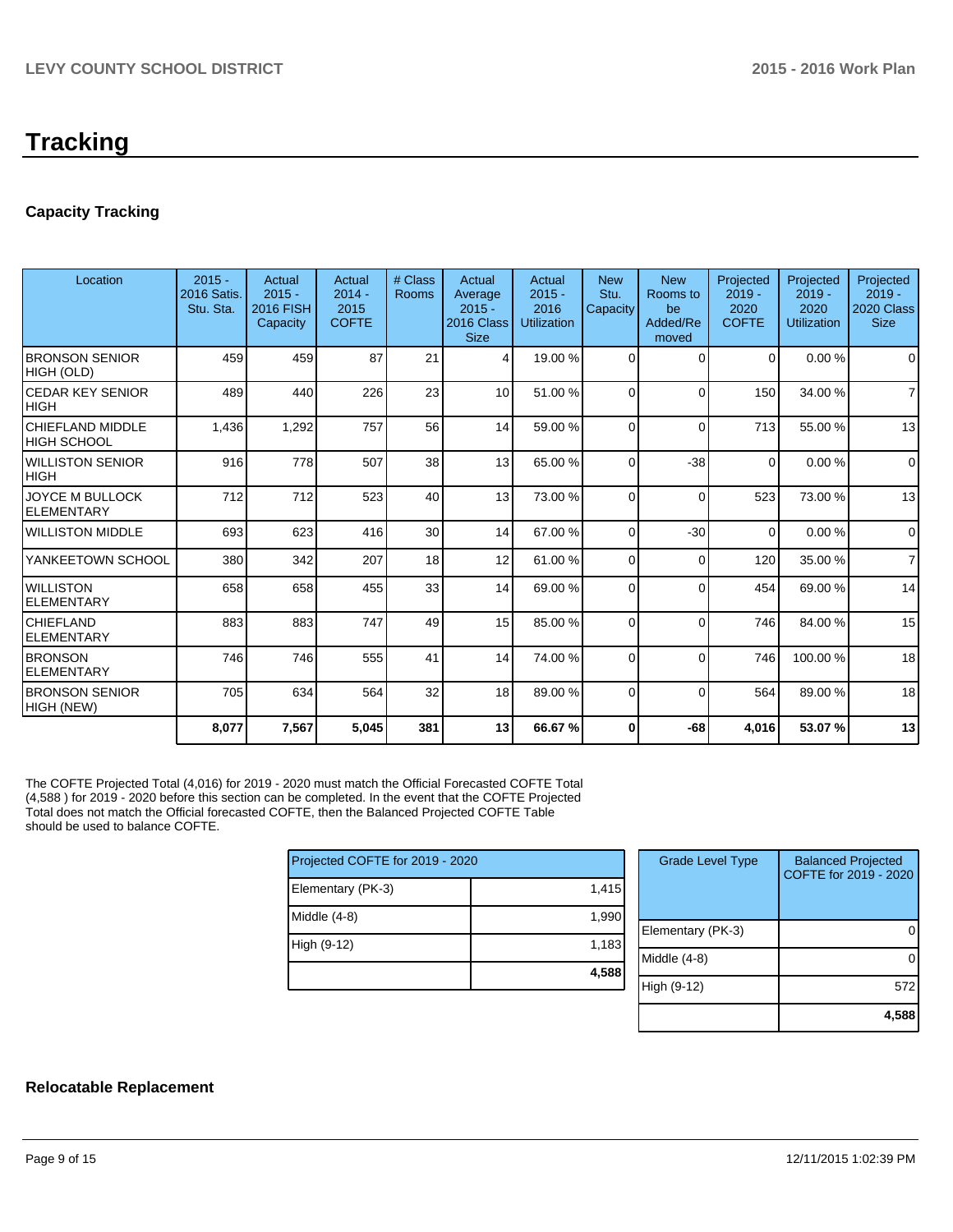Number of relocatable classrooms clearly identified and scheduled for replacement in the school board adopted financially feasible 5-year district work program.

| Location                                 |  |  | 2015 - 2016   2016 - 2017   2017 - 2018   2018 - 2019   2019 - 2020   Year 5 Total |
|------------------------------------------|--|--|------------------------------------------------------------------------------------|
| <b>WILLISTON MIDDLE</b>                  |  |  |                                                                                    |
| <b>Total Relocatable Replacements: I</b> |  |  |                                                                                    |

#### **Charter Schools Tracking**

Information regarding the use of charter schools.

| Location-Type                                          | # Relocatable<br>units or<br>permanent<br>classrooms | Owner          | Year Started or I<br>Scheduled | Student<br><b>Stations</b> | <b>Students</b><br><b>Enrolled</b> | Years in<br>Contract | <b>Total Charter</b><br><b>Students</b><br>projected for<br>$2019 - 2020$ |
|--------------------------------------------------------|------------------------------------------------------|----------------|--------------------------------|----------------------------|------------------------------------|----------------------|---------------------------------------------------------------------------|
| Whispering Winds Charter School                        |                                                      | 14 COMBINATION | 1999                           | 101                        | 132                                | 13 <sub>l</sub>      | 120                                                                       |
| <b>INature Coast Charter Middle</b><br><b>I</b> School |                                                      | 5 COMBINATION  | 2006                           | 88                         | 70 <sup>1</sup>                    | 15 <sup>1</sup>      | 120                                                                       |
|                                                        | 19                                                   |                |                                | 189                        | <b>2021</b>                        |                      | 240                                                                       |

#### **Special Purpose Classrooms Tracking**

The number of classrooms that will be used for certain special purposes in the current year, by facility and type of classroom, that the district will, 1), not use for educational purposes, and 2), the co-teaching classrooms that are not open plan classrooms and will be used for educational purposes.

| School                                 | <b>School Type</b> | # of Elementary<br>K-3 Classrooms I | # of Middle 4-8<br><b>Classrooms</b> | # of High $9-12$<br><b>Classrooms</b> | # of $ESE$<br><b>Classrooms</b> | # of Combo<br>Classrooms | Total<br>Classrooms |
|----------------------------------------|--------------------|-------------------------------------|--------------------------------------|---------------------------------------|---------------------------------|--------------------------|---------------------|
| <b>Total Educational Classrooms: I</b> |                    |                                     |                                      |                                       |                                 |                          |                     |
| School                                 | <b>School Type</b> | # of Elementary<br>K-3 Classrooms I | # of Middle 4-8<br><b>Classrooms</b> | # of High $9-12$<br>Classrooms        | # of $ESE$<br><b>Classrooms</b> | # of Combo<br>Classrooms | Total<br>Classrooms |
| <b>Total Co-Teaching Classrooms:</b>   |                    |                                     |                                      |                                       |                                 |                          |                     |

#### **Infrastructure Tracking**

**Necessary offsite infrastructure requirements resulting from expansions or new schools. This section should include infrastructure information related to capacity project schedules and other project schedules (Section 4).**

Necessary infrastructure for demolition of existing Chiefland middle school and Chiefland High School

**Proposed location of planned facilities, whether those locations are consistent with the comprehensive plans of all affected local governments, and recommendations for infrastructure and other improvements to land adjacent to existing facilities. Provisions of 1013.33(12), (13) and (14) and 1013.36 must be addressed for new facilities planned within the 1st three years of the plan (Section 5).**

Construction of a combined Chiefland Middle/High School

**Consistent with Comp Plan?** Yes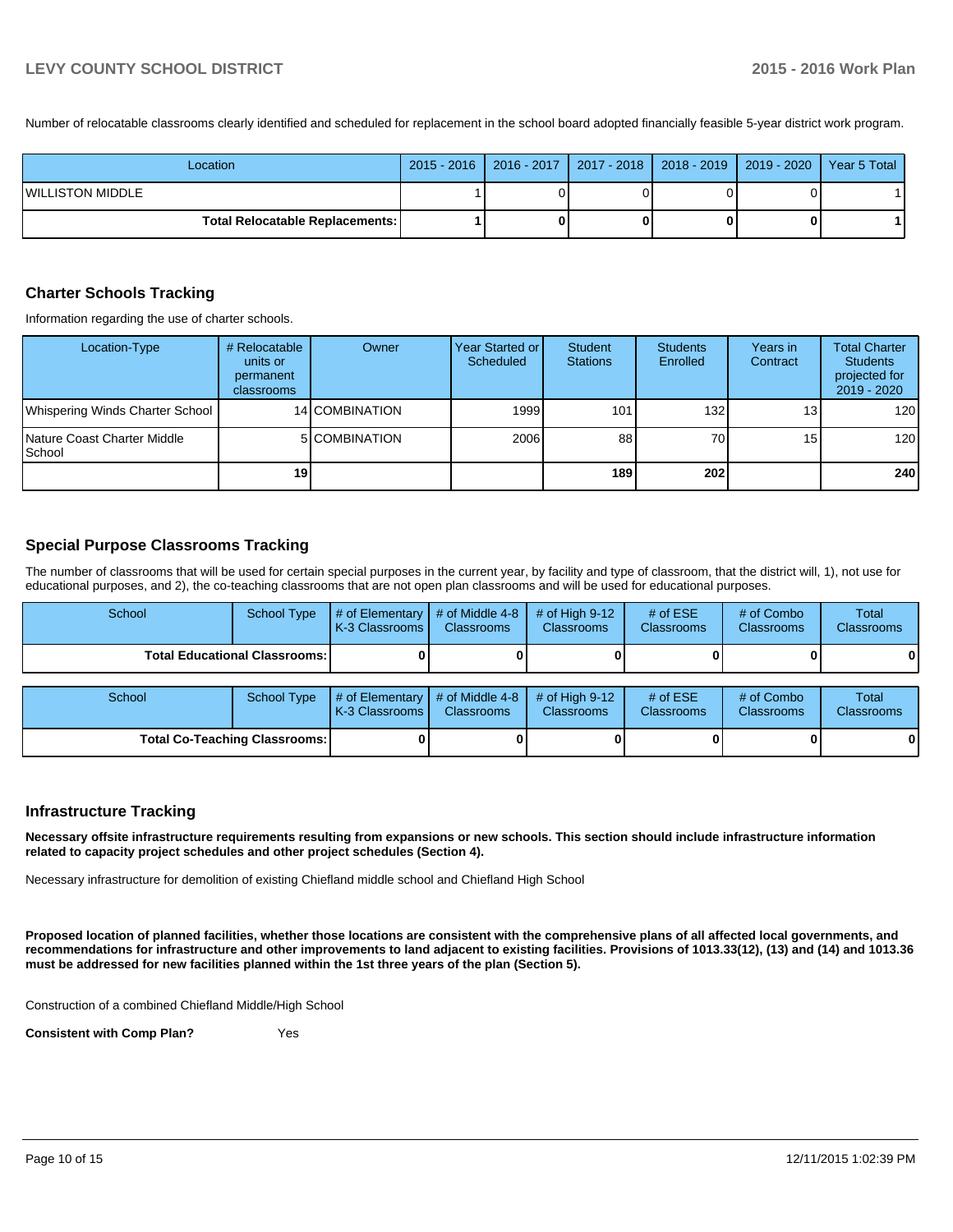#### **Net New Classrooms**

The number of classrooms, by grade level and type of construction, that were added during the last fiscal year.

| List the net new classrooms added in the 2014 - 2015 fiscal year.                                                                                       |                               |                            |                                |                        | List the net new classrooms to be added in the 2015 - 2016 fiscal<br>year. |                            |                                |                        |  |
|---------------------------------------------------------------------------------------------------------------------------------------------------------|-------------------------------|----------------------------|--------------------------------|------------------------|----------------------------------------------------------------------------|----------------------------|--------------------------------|------------------------|--|
| "Classrooms" is defined as capacity carrying classrooms that are added to increase<br>capacity to enable the district to meet the Class Size Amendment. |                               |                            |                                |                        | Totals for fiscal year 2015 - 2016 should match totals in Section 15A.     |                            |                                |                        |  |
| Location                                                                                                                                                | $2014 - 2015 \#$<br>Permanent | $2014 - 2015$ #<br>Modular | $2014 - 2015$ #<br>Relocatable | $2014 - 2015$<br>Total | $2015 - 2016$ #<br>Permanent                                               | $2015 - 2016$ #<br>Modular | $2015 - 2016$ #<br>Relocatable | $2015 - 2016$<br>Total |  |
| Elementary (PK-3)                                                                                                                                       |                               |                            |                                |                        |                                                                            |                            |                                | 0                      |  |
| Middle (4-8)                                                                                                                                            |                               |                            |                                |                        |                                                                            |                            |                                | $\Omega$               |  |
| High (9-12)                                                                                                                                             |                               |                            |                                |                        |                                                                            |                            |                                | $\Omega$               |  |
|                                                                                                                                                         |                               |                            |                                |                        |                                                                            |                            |                                | 0                      |  |

#### **Relocatable Student Stations**

Number of students that will be educated in relocatable units, by school, in the current year, and the projected number of students for each of the years in the workplan.

| <b>Site</b>                                       | $2015 - 2016$ | 2016 - 2017 | 2017 - 2018 | 2018 - 2019 | 2019 - 2020    | 5 Year Average |
|---------------------------------------------------|---------------|-------------|-------------|-------------|----------------|----------------|
| <b>BRONSON SENIOR HIGH (NEW)</b>                  | 89            | 83          | 81          | 80          | 0              | 67             |
| <b>BRONSON SENIOR HIGH (OLD)</b>                  | 0             | 0           | 0           | $\Omega$    | $\Omega$       | $\Omega$       |
| İCEDAR KEY SENIOR HIGH                            | 149           | 138         | 136         | 134         | 0              | 111            |
| CHIEFLAND MIDDLE HIGH SCHOOL                      | 116           | 108         | 106         | 105         | $\Omega$       | 87             |
| <b>WILLISTON SENIOR HIGH</b>                      | 0             | 0           | $\Omega$    | 0           | $\Omega$       | $\Omega$       |
| JOYCE M BULLOCK ELEMENTARY                        | 100           | 93          | 91          | 90          | $\Omega$       | 75             |
| <b>IWILLISTON MIDDLE</b>                          | 131           | 121         | 120         | 118         | 0              | 98             |
| YANKEETOWN SCHOOL                                 | 18            | 17          | 16          | 16          | $\Omega$       | 13             |
| <b>WILLISTON ELEMENTARY</b>                       | 44            | 41          | 40          | 40          | 0              | 33             |
| <b>CHIEFLAND ELEMENTARY</b>                       | 59            | 55          | 54          | 53          | $\Omega$       | 44             |
| <b>BRONSON ELEMENTARY</b>                         | 92            | 85          | 84          | 83          | $\overline{0}$ | 69             |
| Totals for LEVY COUNTY SCHOOL DISTRICT            |               |             |             |             |                |                |
| Total students in relocatables by year.           | 798           | 741         | 728         | 719         | O              | 597            |
| Total number of COFTE students projected by year. | 4,988         | 4,861       | 4,740       | 4,632       | 4,588          | 4,762          |
| Percent in relocatables by year.                  | 16 %          | 15 %        | 15 %        | 16 %        | 0 %            | 13 %           |

#### **Leased Facilities Tracking**

Exising leased facilities and plans for the acquisition of leased facilities, including the number of classrooms and student stations, as reported in the educational plant survey, that are planned in that location at the end of the five year workplan.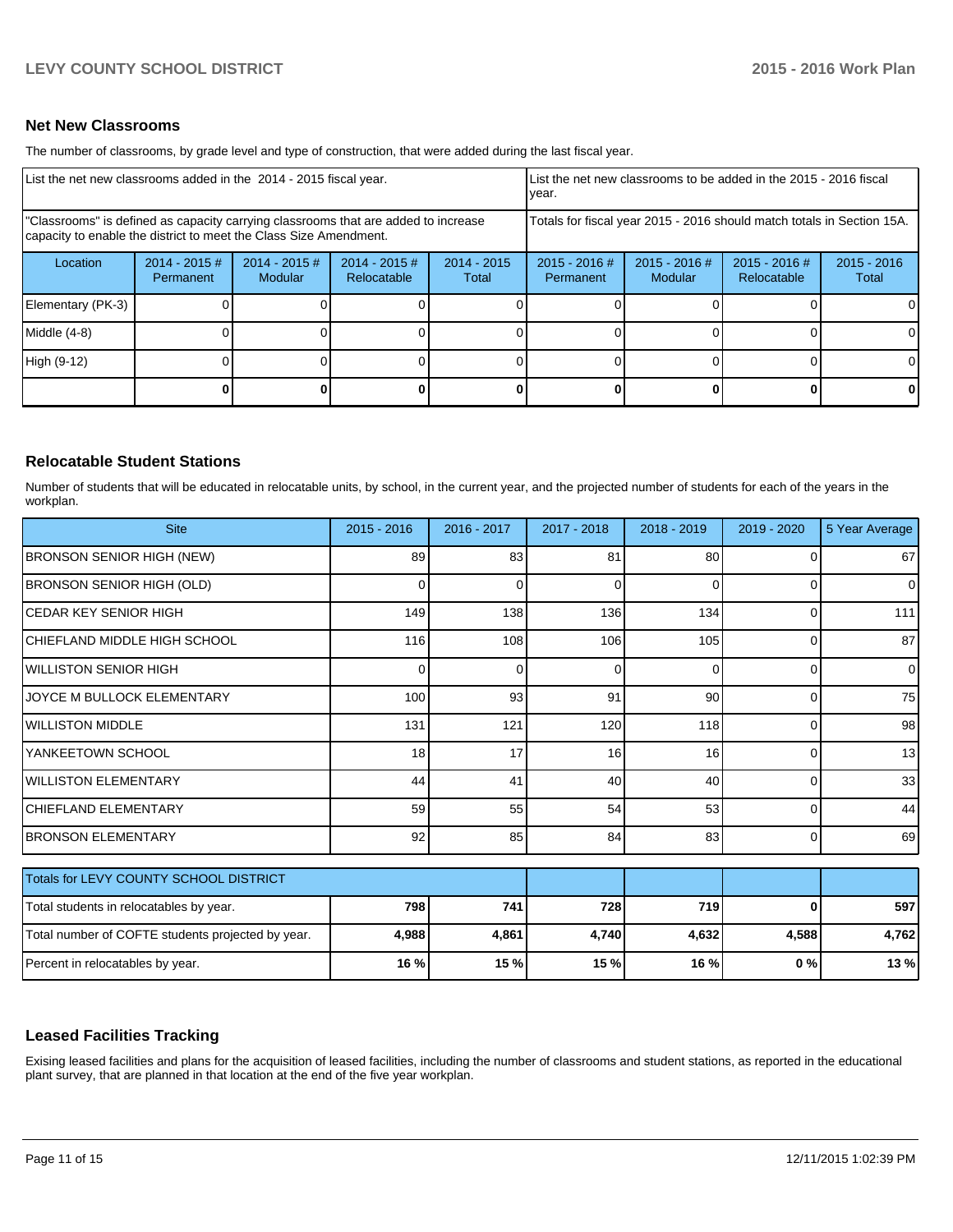### **LEVY COUNTY SCHOOL DISTRICT 2015 - 2016 Work Plan**

| Location                          | # of Leased<br>Classrooms 2015 -<br>2016 | <b>FISH Student</b><br><b>Stations</b> | Owner | # of Leased<br>Classrooms 2019 -<br>2020 | <b>FISH Student</b><br><b>Stations</b> |
|-----------------------------------|------------------------------------------|----------------------------------------|-------|------------------------------------------|----------------------------------------|
| <b>BRONSON SENIOR HIGH (OLD)</b>  | 0                                        | ∩                                      |       | C                                        | $\overline{0}$                         |
| İCEDAR KEY SENIOR HIGH            | 0                                        | 0                                      |       | C                                        | 01                                     |
| CHIEFLAND MIDDLE HIGH SCHOOL      | 0                                        |                                        |       |                                          | 01                                     |
| WILLISTON SENIOR HIGH             | 0                                        | U                                      |       | r                                        | $\Omega$                               |
| <b>JOYCE M BULLOCK ELEMENTARY</b> | 0                                        | 0                                      |       | 0                                        | 01                                     |
| WILLISTON MIDDLE                  | 0                                        |                                        |       | C                                        | 01                                     |
| YANKEETOWN SCHOOL                 | n                                        |                                        |       | r                                        | $\Omega$                               |
| WILLISTON ELEMENTARY              | 0                                        | O                                      |       | ∩                                        | 01                                     |
| CHIEFLAND ELEMENTARY              | 0                                        |                                        |       | C                                        | 01                                     |
| <b>BRONSON ELEMENTARY</b>         | n                                        |                                        |       |                                          | $\Omega$                               |
| <b>BRONSON SENIOR HIGH (NEW)</b>  | 0                                        | U                                      |       | ∩                                        | 0                                      |
|                                   | 0                                        |                                        |       |                                          | 0                                      |

#### **Failed Standard Relocatable Tracking**

Relocatable units currently reported by school, from FISH, and the number of relocatable units identified as 'Failed Standards'.

Nothing reported for this section.

## **Planning**

#### **Class Size Reduction Planning**

**Plans approved by the school board that reduce the need for permanent student stations such as acceptable school capacity levels, redistricting, busing, year-round schools, charter schools, magnet schools, public-private partnerships, multitrack scheduling, grade level organization, block scheduling, or other alternatives.**

Al secondary schools have implemented a 7 period day. This will will allow greater flexibility in scheduling students and allow students to accelerate earning credits for graduation. The district has a school choice plan. We also offer additional classes before and after the regular school day.

#### **School Closure Planning**

**Plans for the closure of any school, including plans for disposition of the facility or usage of facility space, and anticipated revenues.**

Pending funding and construction of a new Williston Middle/High School, Williston Middle School and Williston High Schools will be closed and students move to the new school.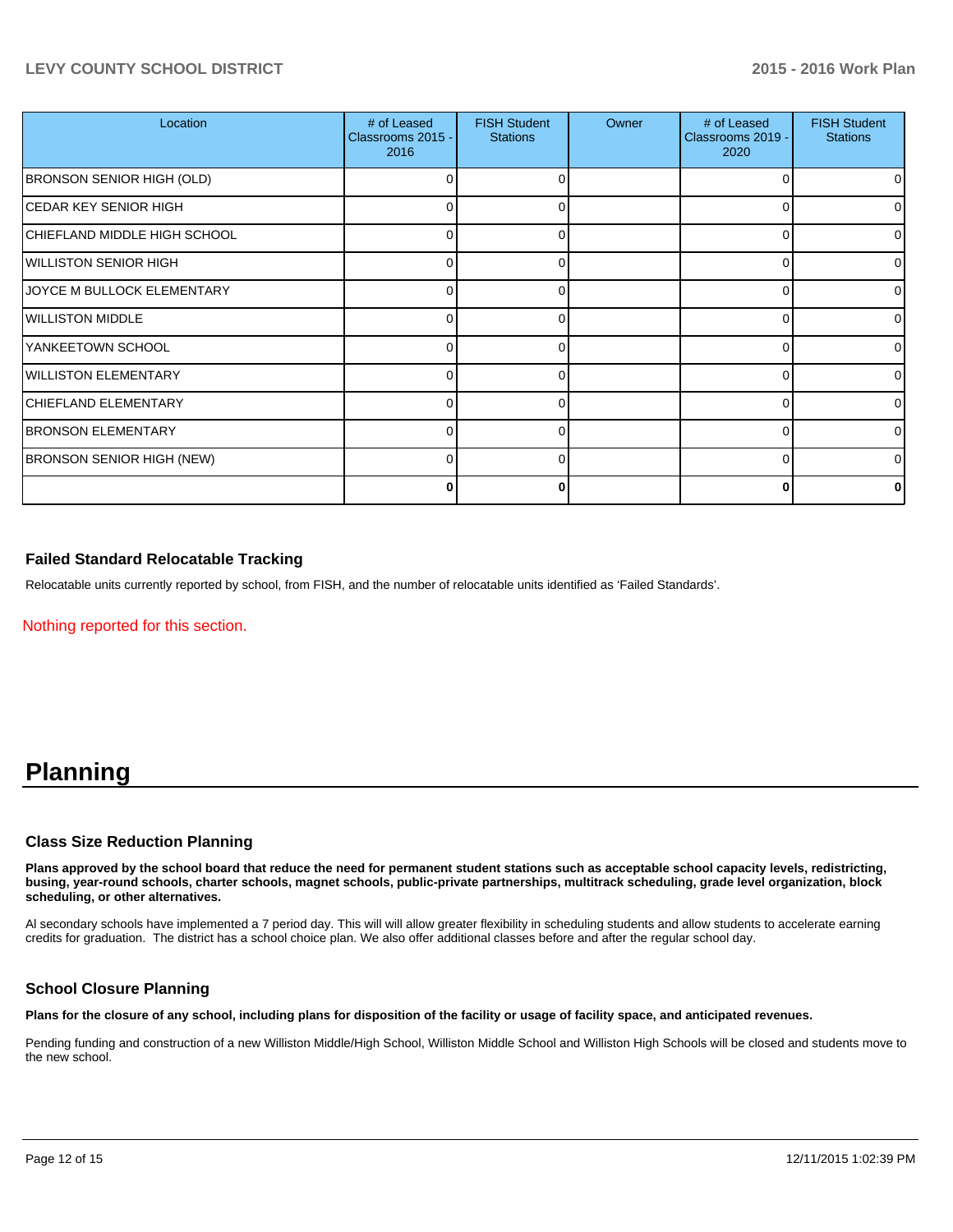# **Long Range Planning**

#### **Ten-Year Maintenance**

District projects and locations regarding the projected need for major renovation, repair, and maintenance projects within the district in years 6-10 beyond the projects plans detailed in the five years covered by the work plan.

| Project                           | 2019 - 2020 / 2024 - 2025<br><b>Projected Cost</b> |
|-----------------------------------|----------------------------------------------------|
| Project description not specified |                                                    |
|                                   | ا SO                                               |

### **Ten-Year Capacity**

Schedule of capital outlay projects projected to ensure the availability of satisfactory student stations for the projected student enrollment in K-12 programs for the future 5 years beyond the 5-year district facilities work program.

Nothing reported for this section.

#### **Ten-Year Planned Utilization**

Schedule of planned capital outlay projects identifying the standard grade groupings, capacities, and planned utilization rates of future educational facilities of the district for both permanent and relocatable facilities.

| Grade Level Projections         | <b>FISH</b><br>Student<br><b>Stations</b> | Actual 2014 -<br>2015 FISH<br>Capacity | Actual<br>$2014 -$<br>2015<br><b>COFTE</b> | Actual 2014 - 2015<br><b>Utilization</b> | Actual 2015 - 2016 / 2024 - 2025 new<br>Student Capacity to be added/removed | Projected 2024<br>2025 COFTE | Projected 2024 -<br>2025 Utilization |
|---------------------------------|-------------------------------------------|----------------------------------------|--------------------------------------------|------------------------------------------|------------------------------------------------------------------------------|------------------------------|--------------------------------------|
| Elementary - District<br>Totals | 3,039                                     | 3,039                                  | 2,316.00                                   | 76.21 %                                  |                                                                              |                              | 0.00%                                |
| Middle - District Totals        | 2.956                                     | 2,659                                  | 1.749.00                                   | 65.78 %                                  |                                                                              |                              | 0.00%                                |
| High - District Totals          | 1.680                                     | 1.389                                  | .098.00                                    | 79.05 %                                  |                                                                              |                              | 0.00%                                |
| Other - ESE, etc                | 491                                       | 491                                    | 121.00                                     | 24.64 %                                  |                                                                              |                              | 0.00%                                |
|                                 | 8,166                                     | 7,578                                  | 5,284.00                                   | 69.73 %                                  |                                                                              |                              | 0.00%                                |

**Combination schools are included with the middle schools for student stations, capacity, COFTE and utilization purposes because these facilities all have a 90% utilization factor. Use this space to explain or define the grade groupings for combination schools.**

No comments to report.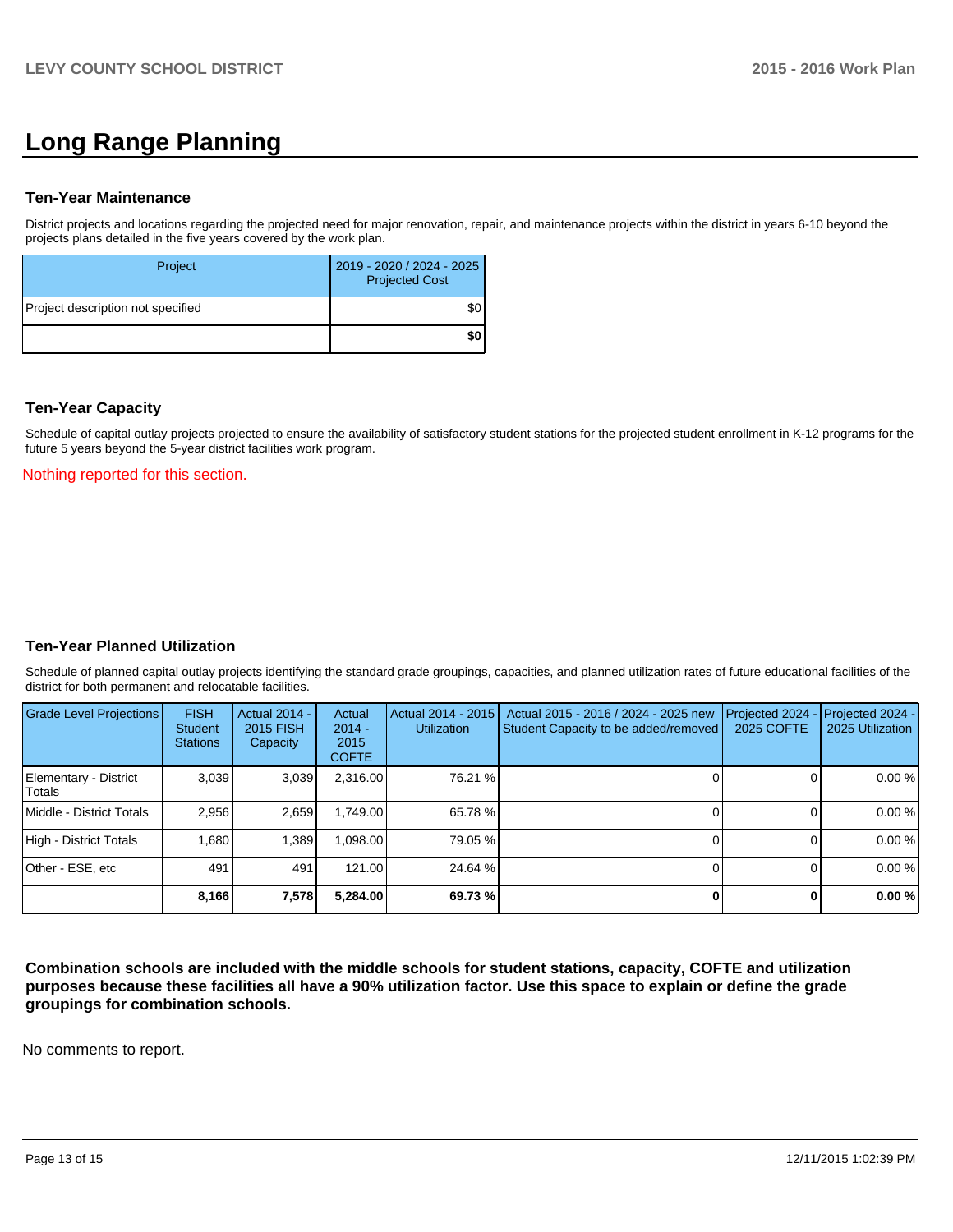## **Ten-Year Infrastructure Planning**

Nothing reported for this section.

### **Twenty-Year Maintenance**

District projects and locations regarding the projected need for major renovation, repair, and maintenance projects within the district in years 11-20 beyond the projects plans detailed in the five years covered by the work plan.

Nothing reported for this section.

### **Twenty-Year Capacity**

Schedule of capital outlay projects projected to ensure the availability of satisfactory student stations for the projected student enrollment in K-12 programs for the future 11-20 years beyond the 5-year district facilities work program.

Nothing reported for this section.

### **Twenty-Year Planned Utilization**

Schedule of planned capital outlay projects identifying the standard grade groupings, capacities, and planned utilization rates of future educational facilities of the district for both permanent and relocatable facilities.

| <b>Grade Level Projections</b>   | <b>FISH</b><br><b>Student</b><br><b>Stations</b> | <b>Actual 2014 -</b><br>2015 FISH<br>Capacity | Actual<br>$2014 -$<br>2015<br><b>COFTE</b> | Actual 2014 - 2015<br><b>Utilization</b> | Actual 2015 - 2016 / 2034 - 2035 new<br>Student Capacity to be added/removed | Projected 2034<br>2035 COFTE | Projected 2034 -<br>2035 Utilization |
|----------------------------------|--------------------------------------------------|-----------------------------------------------|--------------------------------------------|------------------------------------------|------------------------------------------------------------------------------|------------------------------|--------------------------------------|
| Elementary - District<br> Totals | 3,039                                            | 3,039                                         | 2,316.00                                   | 76.21 %                                  |                                                                              |                              | 0.00%                                |
| Middle - District Totals         | 2.956                                            | 2.659                                         | 1.749.00                                   | 65.78 %                                  |                                                                              |                              | 0.00%                                |
| High - District Totals           | 1.680                                            | 1,389                                         | 1,098.00                                   | 79.05 %                                  |                                                                              |                              | 0.00%                                |
| Other - ESE, etc                 | 491                                              | 491                                           | 121.00                                     | 24.64 %                                  |                                                                              |                              | 0.00%                                |
|                                  | 8,166                                            | 7,578                                         | 5,284.00                                   | 69.73 %                                  |                                                                              |                              | 0.00%                                |